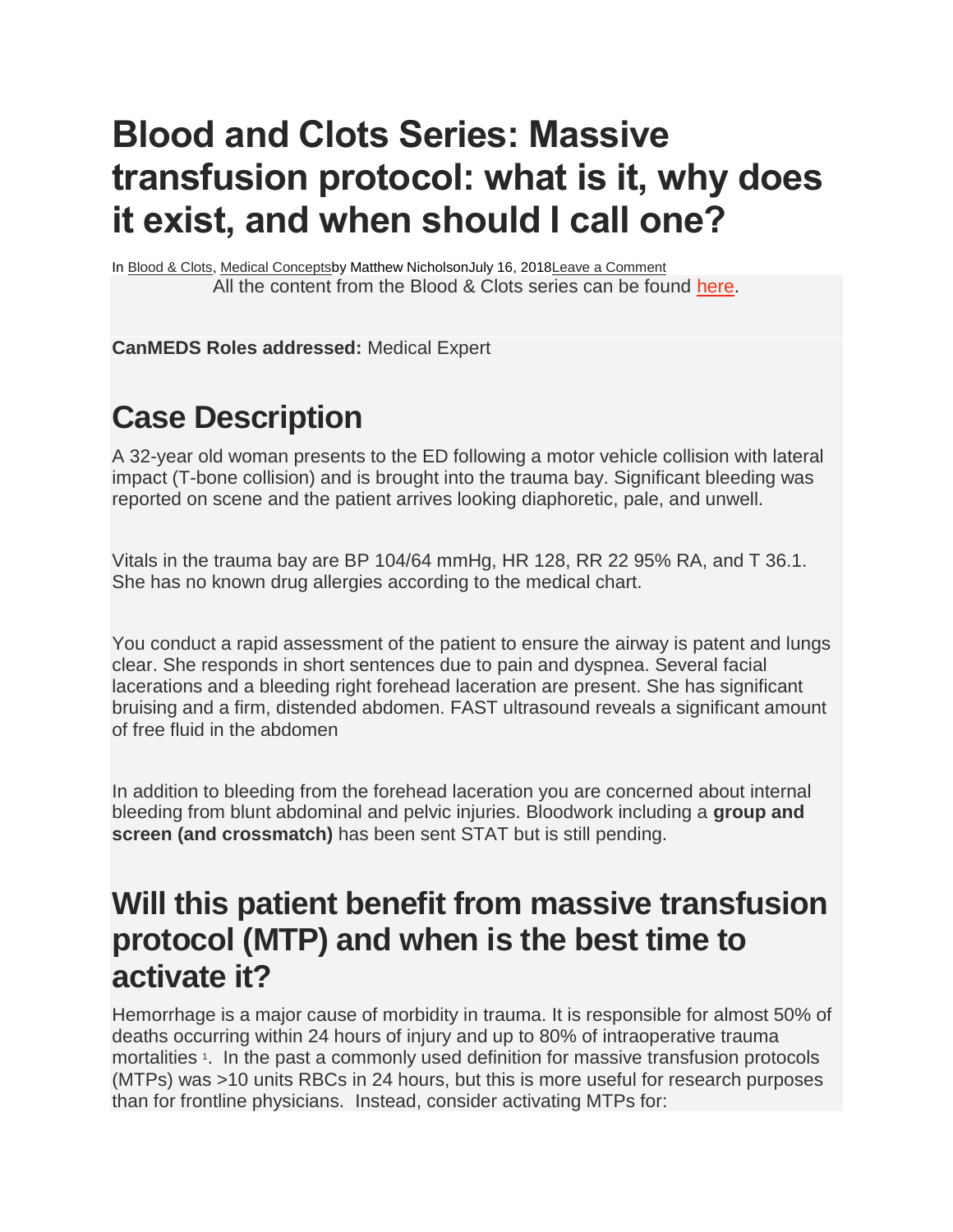- Patients who require greater than three units of blood in one hour (or anticipated) this is known as the critical administration threshold <sup>2</sup>
- Patients with loss of >50% blood volume within three hours
- If ED HR/sBP  $> 1.4$  (Shock Index)  $4$
- Those who meet criteria using a validated score. The most common is the ABC score<sup>3</sup>. Consider activating MTP when 2/4 are present:
	- o Penetrating Mechanism
	- o ED systolic BP (sBP) <90mmHg
	- $\circ$  ED HR >120bpm
	- o Positive Ultrasound FAST Exam

MTPs have several proposed benefits for patients who require large volume blood resuscitation. Approximately 30% of trauma patients have already developed clinically significant coagulopathy when they arrive in the emergency department <sup>5</sup>. MTPs aim to deliver blood in a prompt and protocolized fashion. Resuscitation with crystalloid and PRBCs carries significant risk of dilutional coagulopathy and third-spacing of fluid including cerebral, cardiac, pulmonary, and renal edema 6. MTPs aim to avoid the negative effects of excessive crystalloid administration and minimize coagulopathy by administering RBCs, platelets, and plasma in a balanced ratio (approximating 1:1:1 or 1:1:2 per the PROPPR trial) 7. Administration of either cryoprecipitate or fibrinogen concentrate are also common in MTP.

## **Key Concepts in MTPs**

*The patient remains tachycardic with labile blood pressure despite two units of RBCs and two litres of crystalloid. You decide to activate the hospital's massive transfusion protocol prior to the results of laboratory tests becoming available.*

Physicians should familiarize themselves with how to activate massive transfusion protocol in their centre of practice so that blood products are not delayed in timesensitive situations.

While you wait for the first cross-matched blood products to arrive you prepare for potential complications of MTP by completing the following:

- Ensure you have appropriate **intravenous access** including central venous access if necessary
- Bloodwork is sent including **CBC**, **Group and Screen**, **INR, PTT, fibrinogen, ABG, creatinine**, and electrolyte panel including **calcium and magnesium**. These should be **repeated q1h** initially to help guide the order of blood product administration and anticipate complications of massive transfusion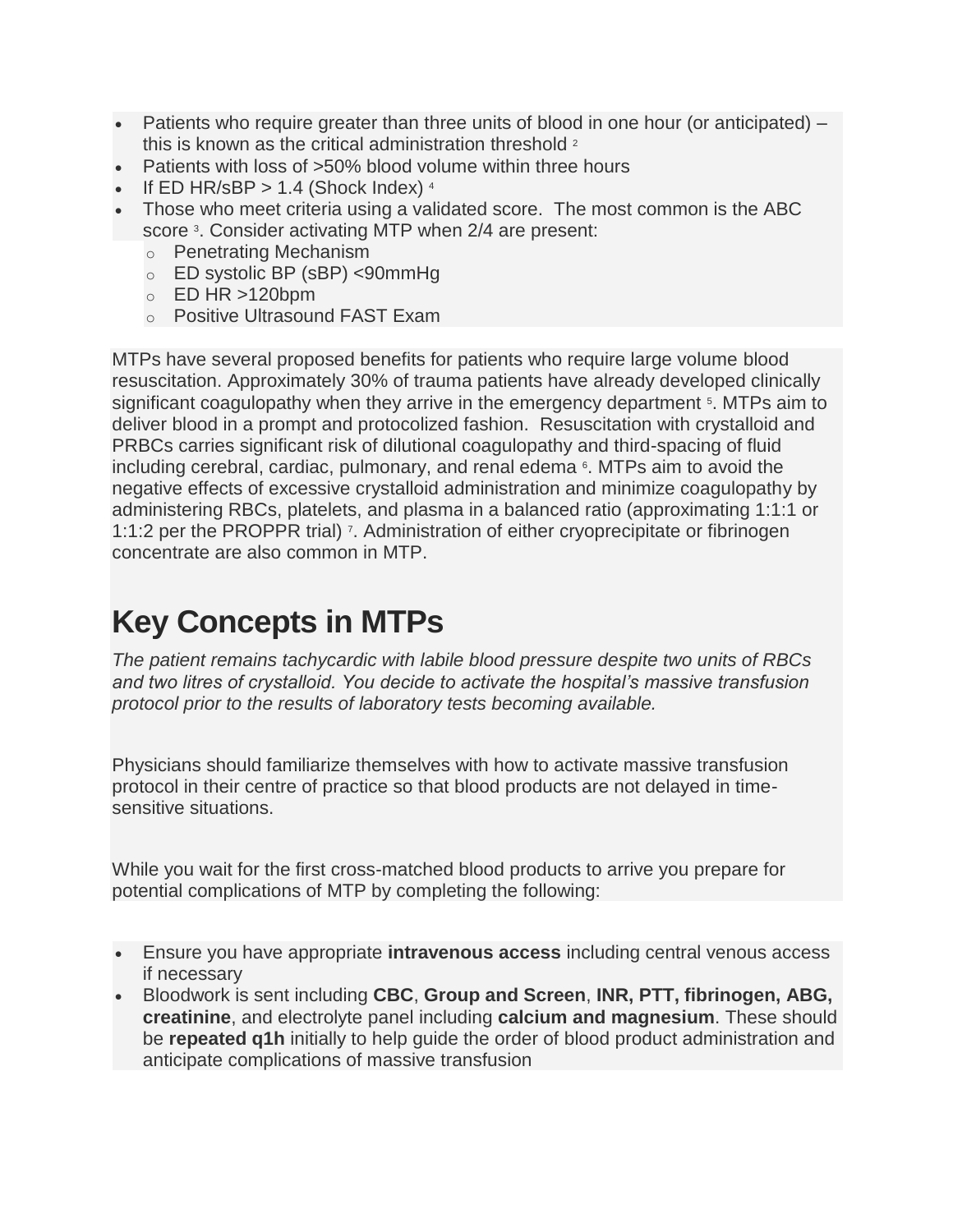• Use of available measures to **prevent hypothermia** including a **blood warmer** for all IV fluids and blood components as well as bair hugger and warmed ambient room temperature

Administration of **Tranexamic acid** 1g IV over 10 minutes and then 1g IV as a repeat bolus or as an infusion over 8 hours. First dose of TXA should be given within the first 3 hours as per the CRASH-2 study <sup>8</sup>. If venous access is complicated by infusion, the second dose can also be given as a bolus over ten minutes per the MATTERs study <sup>9</sup>.

**Maintaining normothermia** is particularly critical in scenarios where blood loss is ongoing. Every 1-degree Celsius drop in temperature increases blood loss by 16% and mortality figures rise dramatically below 34 degrees. Hypothermia contributes to loss of platelet and coagulation factor activity. Cold blood has also been shown to induce cardiac arrhythmias particularly when infused rapidly through a central line.

*The first MTP package arrives containing 6 units of RBCs, 6 adult doses of platelets, 6 units FFP, and 10 units of cryoprecipitate (note that in some centres fibrinogen concentrate will be used in place of cryoprecipitate).*

Decisions regarding order of administration can be individualized by considering the following parameters as "critical levels" that require immediate replacement in ongoing hemorrhage

- Fibrinogen <1 g/L should be replaced immediately and with a target fibrinogen of  $>1.5 - 2.0$  g/L
- Target platelet count  $>50$  x10<sup>9</sup> (with head injury  $>100 \times 10^9$ )
- INR <1.8 can be targeted with FFP (remember FFP has an INR  $\sim$ 1.5 so it will not correct it a patient's INR further)

Administration of the first set of blood products has been completed. The patient's blood pressure has stabilized and they are being prepared for transfer to the CT. A second package of products will be arriving soon. While you wait you check recent bloodwork for the electrolyte abnormalities that can occur in MTP including **hyperkalemia, hypocalcaemia, and hypomagnesemia** as the combination can induce myocardial depression and arrhythmia.

Hyperkalemia results from degradation of stored red blood cells, and increases with age of red blood cell product being transfused.

Hypocalcaemia and hypomagnesemia in MTP are the result of citrate toxicity. Citrate is the anticoagulant used in blood components and in MTP the amount may overcome the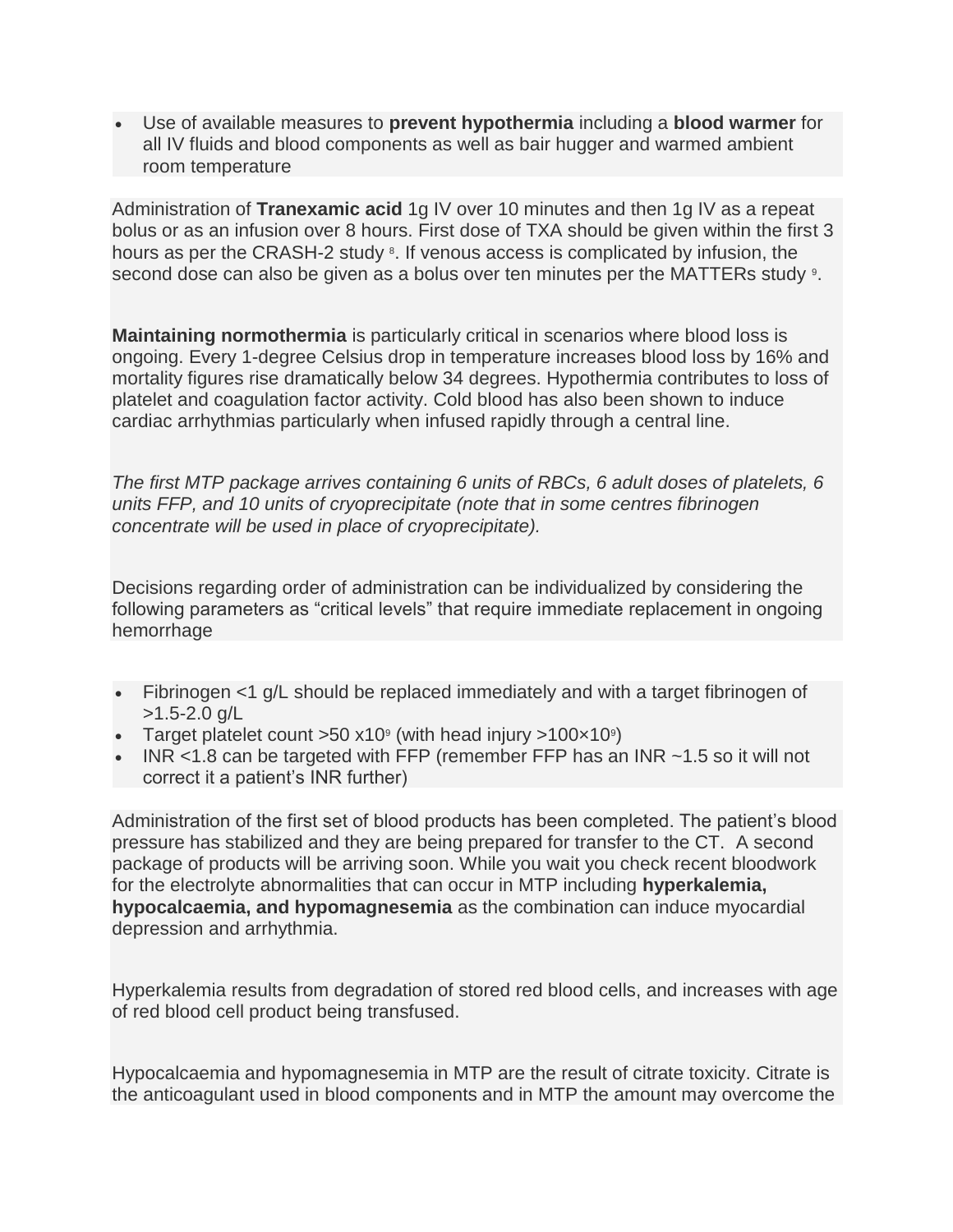ability of the liver to metabolize it. Symptoms of hypocalcaemia including hypotension, narrow pulse pressures, tetany, and paresthesias are easy to overlook in unstable, multiply transfused patients. Low or decreasing blood levels of calcium and magnesium should be treated with IV replacement to prevent complications including arrhythmia and death.

## **Case Conclusion**

You appropriately recognize a clinically unstable patient with signs of ongoing bleeding. Trauma patients are frequently coagulopathic on presentation, and you activate a massive transfusion protocol to replace the patient's blood loss with products for volume resuscitation and promotion of hemostasis. By preventing hypothermia, and giving blood products in a balanced ratio, you give your patient the best chance at achieving hemostasis while awaiting definitive intervention.

The patient is transferred to CT and found to have contrast extravasation from the spleen. They are transferred to the operating room for laparotomy and splenectomy. Post-operatively the patient was transferred to ICU, and the remainder of the current round of blood products was transfused. Hematologic parameters remained stable over the next few hours and massive transfusion protocol can be safely discontinued.

## **Main Messages**

- MTP is indicated for patients with prior or ongoing major hemorrhage. MTPs can prevent dilutional coagulopathy and the deleterious effects of large volume crystalloid administration. Fibrinogen, INR, and platelets should be targeted to levels shown to promote hemostasis.
- Crucial adjunctive measures include administration of tranexamic acid and prevention of hypothermia including the use of a blood warmer, bair hugger, and warmed ambient room temperature.
- Monitor calcium, magnesium, and potassium to prevent complications of MTP including arrhythmia and death.

#### **Summary Infographic for Massive Transfusion Protocol**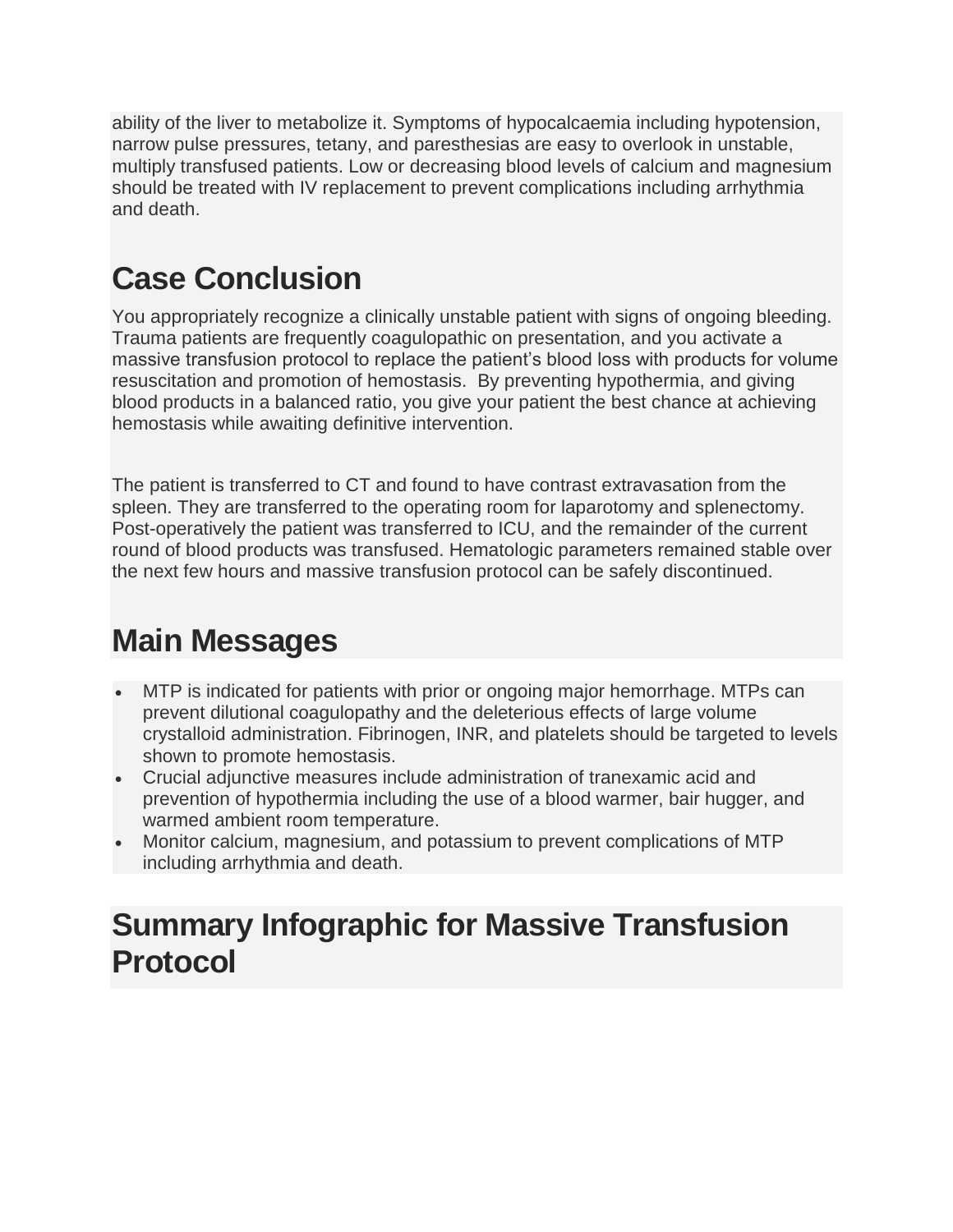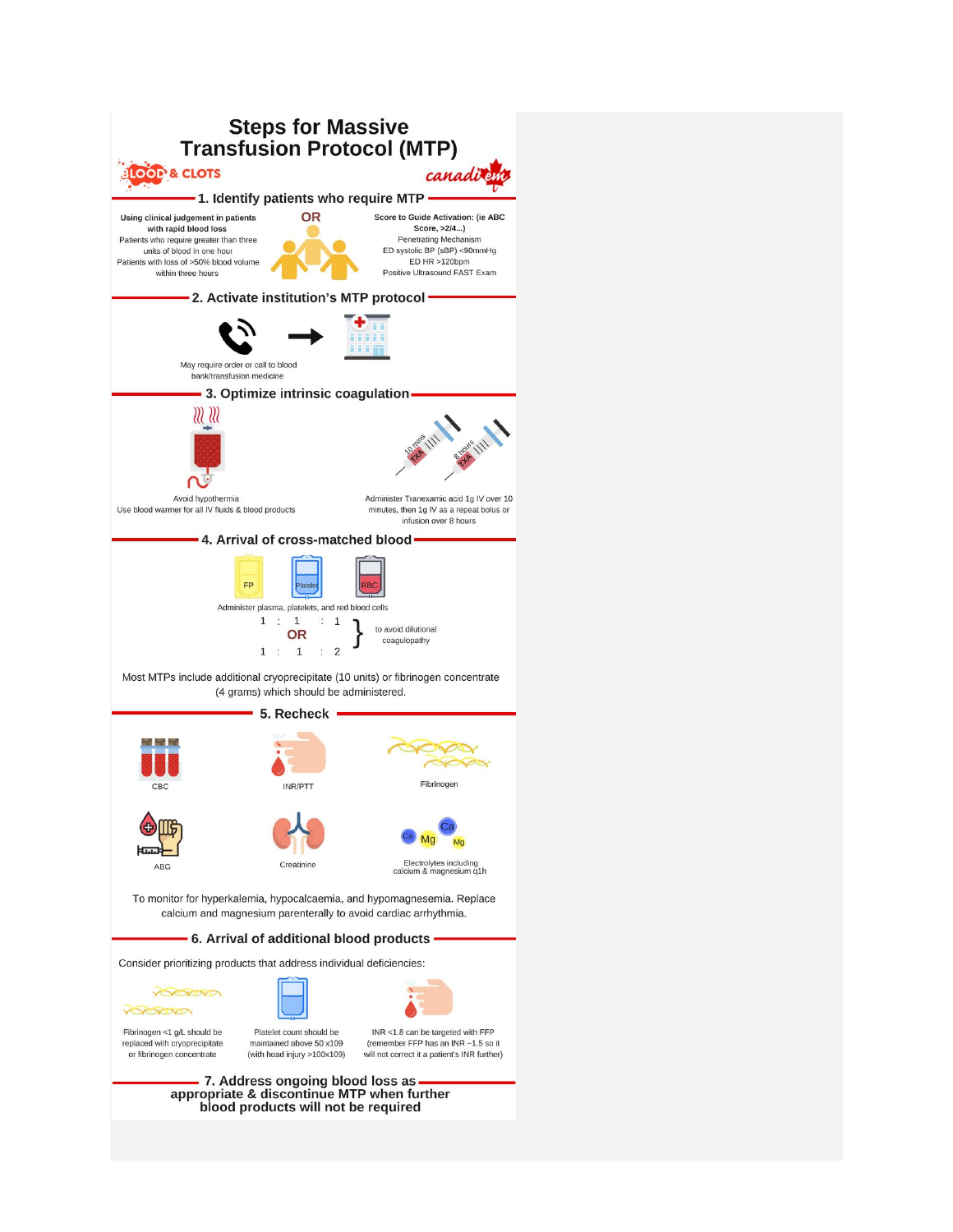**Additional Resources and Websites**

[American Society of Anesthesiologists. Massive Transfusion Protocol \(MTP\) for](https://www.asahq.org/resources/resources-from-asa-committees/committee-on-patient-blood-management/mtp-for-hemorrhagic-shock)  [Hemorrhagic Shock. 2010](https://www.asahq.org/resources/resources-from-asa-committees/committee-on-patient-blood-management/mtp-for-hemorrhagic-shock)

[ORBCON. Bloody Easy 4: Blood Transfusions, Blood Alternatives and Transfusion](http://transfusionontario.org/en/documents/?cat=bloody_easy)  [Reactions. A Guide to Transfusion Medicine Fourth Edition Page 78 Massive](http://transfusionontario.org/en/documents/?cat=bloody_easy)  [Transfusion protocol.](http://transfusionontario.org/en/documents/?cat=bloody_easy)

[Rossaint R et al. The European guideline on management of major bleeding and](https://ccforum.biomedcentral.com/articles/10.1186/s13054-016-1265-x)  [coagulopathy following trauma: fourth edition. 2016.](https://ccforum.biomedcentral.com/articles/10.1186/s13054-016-1265-x)

All the content from the Blood & Clots series can be found [here.](https://canadiem.org/bloodandclots/)

*This post was reviewed by Kira Gossack-Keenan, [Brent Thoma](https://twitter.com/Brent_Thoma?ref_src=twsrc%5Egoogle%7Ctwcamp%5Eserp%7Ctwgr%5Eauthor) and uploaded by Rebecca Dang.*

# **References**

Young P, Cotton B, Goodnough L. Massive transfusion protocols for patients with substantial hemorrhage. *Transfus Med Rev*. 2011;25(4):293-303. [\[PubMed\]](https://www.ncbi.nlm.nih.gov/pubmed/21664104)

2.

1.

Savage S, Sumislawski J, Zarzaur B, Dutton W, Croce M, Fabian T. The new metric to define large-volume hemorrhage: results of a prospective study of the critical administration threshold. *J Trauma Acute Care Surg*. 2015;78(2):224-9; discussion 229- 30. [\[PubMed\]](https://www.ncbi.nlm.nih.gov/pubmed/25757105)

Nunez T, Voskresensky I, Dossett L, Shinall R, Dutton W, Cotton B. Early prediction of massive transfusion in trauma: simple as ABC (assessment of blood consumption)? *J Trauma*. 2009;66(2):346-352. [\[PubMed\]](https://www.ncbi.nlm.nih.gov/pubmed/19204506)

4.

3.

Mutschler M, Nienaber U, Münzberg M, et al. The Shock Index revisited – a fast guide to transfusion requirement? A retrospective analysis on 21,853 patients derived from the TraumaRegister DGU. *Crit Care*. 2013;17(4):R172. [\[PubMed\]](https://www.ncbi.nlm.nih.gov/pubmed/23938104)

Maegele M, Lefering R, Yucel N, et al. Early coagulopathy in multiple injury: an analysis from the German Trauma Registry on 8724 patients. *Injury*. 2007;38(3):298- 304. [\[PubMed\]](https://www.ncbi.nlm.nih.gov/pubmed/17214989)

6.

5.